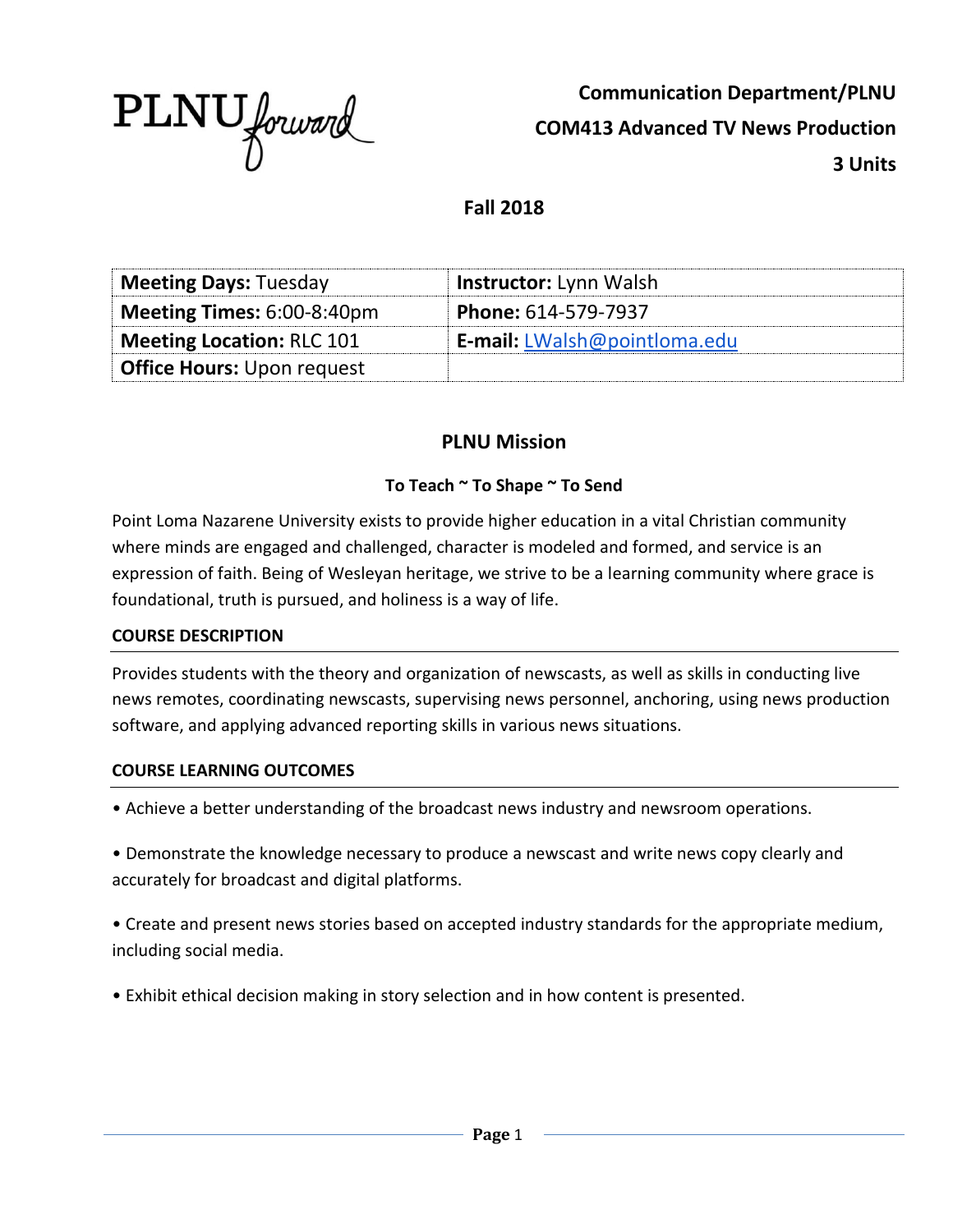#### **COURSE REQUIREMENTS**

• This is an advanced course, which means you should already have mastered the basics of reporting, writing and editing television news stories. My goal is help you improve and give you knowledge you need to hone those skills.

• Students in this course are required to participate in Coastline News. It is each student's responsibility to sign up for video equipment and editing time in a manner that will facilitate the timely completion of assignments. Software malfunctions or equipment problems are not an excuse for failing to complete a project.

• Attire: When reporting stories, students must dress as news professionals (no jeans, cutoffs, shorts, t- shirts, hats, etc.). Students appearing on camera during a newscast must wear appropriate attire.

#### **COURSE CREDIT HOUR INFORMATION**

In the interest of providing sufficient time to accomplish the stated Course Learning Outcomes, this class meets the PLNU credit hour policy for a 3-unit class delivered over 16 weeks. Specific details about how the class meets the credit hour requirement can be provided upon request.

#### **ASSESSMENT AND GRADING**

| <b>GRADE % SCALE:</b>          |
|--------------------------------|
| $A = 90 - 100$                 |
| $B = 80 - 89$<br>$C = 70 - 79$ |
| $D = 60 - 69$<br>$F = 0 - 59$  |
|                                |
|                                |
|                                |
|                                |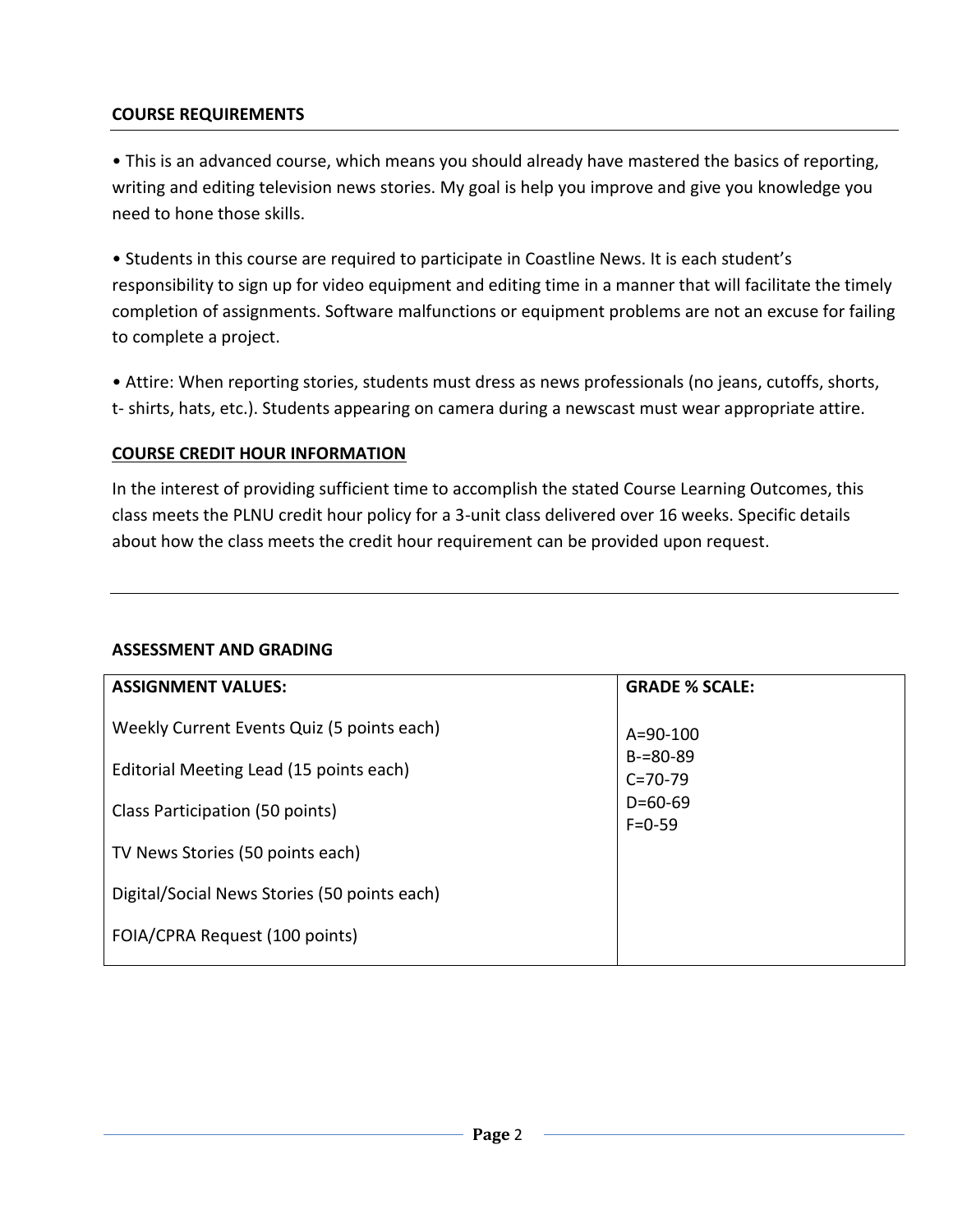#### **INCOMPLETES AND LATE ASSIGNMENTS**

All assignments are to be submitted/turned in by the beginning of the class session when they are due—including assignments posted in Canvas. Incompletes will only be assigned in extremely unusual circumstances.

#### **PLNU COPYRIGHT POLICY**

Point Loma Nazarene University, as a non-profit educational institution, is entitled by law to use materials protected by the US Copyright Act for classroom education. Any use of those materials outside the class may violate the law.

#### **PLNU ACADEMIC HONESTY POLICY**

Students should demonstrate academic honesty by doing original work and by giving appropriate credit to the ideas of others. Academic dishonesty is the act of presenting information, ideas, and/or concepts as one's own when in reality they are the results of another person's creativity and effort. A faculty member who believes a situation involving academic dishonesty has been detected may assign a failing grade for that assignment or examination, or, depending on the seriousness of the offense, for the course. Faculty should follow and students may appeal using the procedure in the university Catalog. See **Academic Policies** for definitions of kinds of academic dishonesty and for further policy information.

### **PLNU ACADEMIC ACCOMMODATIONS POLICY**

If you have a diagnosed disability, please contact PLNU's Disability Resource Center (DRC) within the first two weeks of class to demonstrate need and to register for accommodation by phone at 619-849- 2486 or by e-mail at [DRC@pointloma.edu.](mailto:DRC@pointloma.edu) See [Disability Resource Center](http://www.pointloma.edu/experience/offices/administrative-offices/academic-advising-office/disability-resource-center) for additional information.

### **PLNU ATTENDANCE AND PARTICIPATION POLICY**

Regular and punctual attendance at all classes is considered essential to optimum academic achievement. If the student is absent from more than 10 percent of class meetings, the faculty member can file a written report which may result in de-enrollment. If the absences exceed 20 percent, the student may be de-enrolled without notice until the university drop date or, after that date, receive the appropriate grade for their work and participation. See [Academic Policies](http://catalog.pointloma.edu/content.php?catoid=18&navoid=1278) in the Undergraduate Academic Catalog.